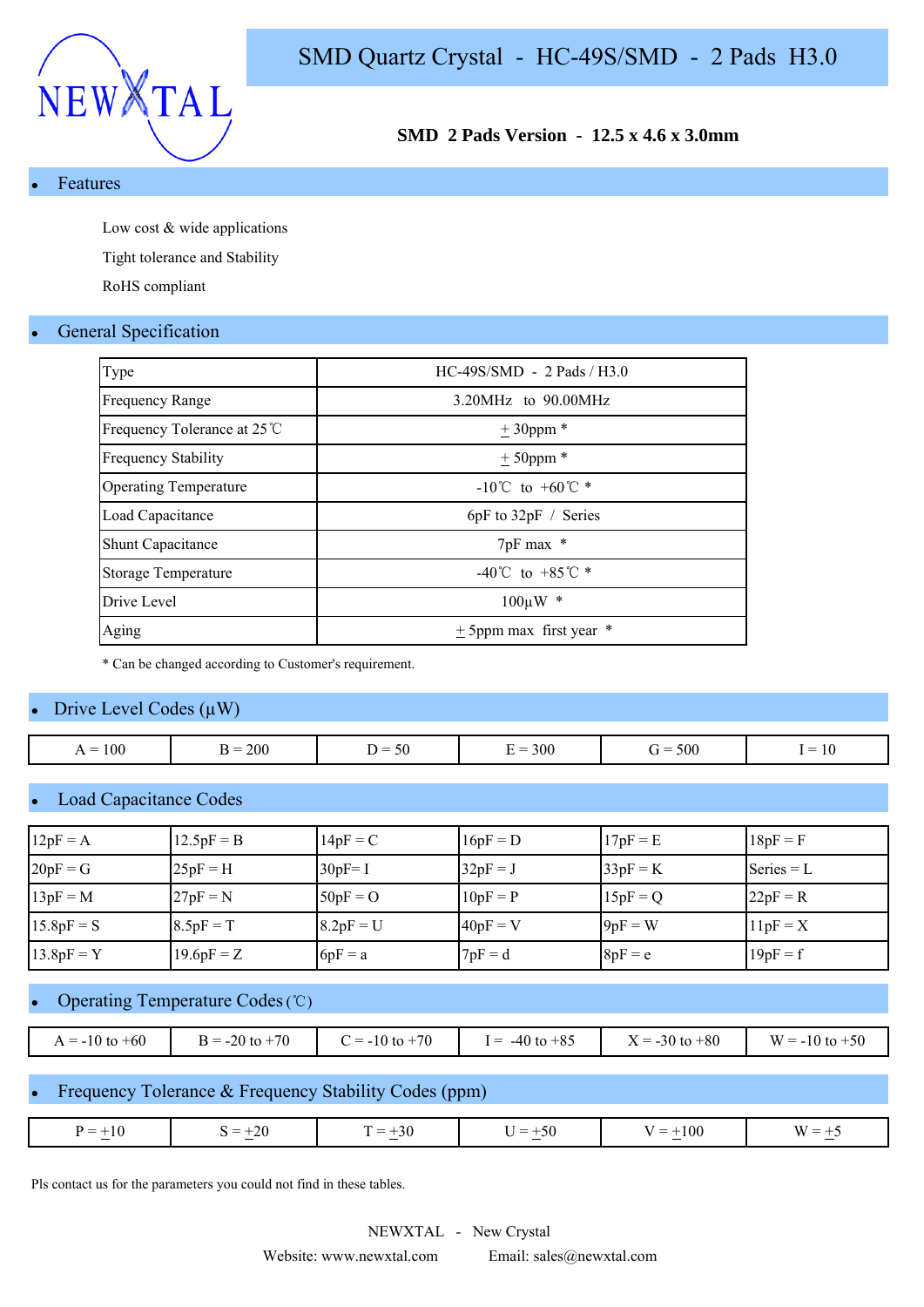# Frequency Stability vs. Operating Temperature

|                                    | $\pm 10$ ppm | $\pm 20$ ppm               | $\pm 30$ ppm | $\pm 50$ ppm | $\pm 100$ ppm |
|------------------------------------|--------------|----------------------------|--------------|--------------|---------------|
| $-10^{\circ}$ C - +50 $^{\circ}$ C | $\odot$      | $(\cdot)$                  |              | $\cdot$ )    | $(\cdot)$     |
| $-10^{\circ}$ C - +60 $^{\circ}$ C | $\odot$      | ⊙                          |              | $\bullet$    | $(\cdot)$     |
| $-10^{\circ}$ C - +70 $^{\circ}$ C | $\odot$      | ( • )                      |              | $\bullet$    | $(\cdot)$     |
| $-20^{\circ}$ C - +70 $^{\circ}$ C | ∩            | ٠.                         |              |              | $(\cdot)$     |
| $-30^{\circ}$ C - $+80^{\circ}$ C  |              | $(\,\boldsymbol{\cdot}\,)$ |              |              | $(\cdot)$     |
| $-40^{\circ}$ C - +85 $^{\circ}$ C |              |                            | $\odot$      |              | $\odot$       |

⊙ Available ● Standard

## ESR (Series Resistance Rs) vs Standard Frequency, Vibration Mode & Codes

| Frequency Range   | <b>ESR Max</b> | Code             | Vibration Mode | Code           |
|-------------------|----------------|------------------|----------------|----------------|
| (MHz)             | $(\Omega)$     |                  |                |                |
| $3.200 - 4.000$   | 150            | 1                | AT Fund        | A              |
| $4.001 - 5.000$   | 120            | 2                | AT Fund        | A              |
| $5.001 - 5.999$   | 100            | $\boldsymbol{0}$ | AT Fund        | A              |
| $6.000 - 6.999$   | 80             | 2                | AT Fund        | A              |
| $7.000 - 8.000$   | 60             | $\overline{4}$   | AT Fund        | A              |
| $8.001 - 9.999$   | 80             | $\mathbf{0}$     | AT Fund        | A              |
| $10.000 - 26.999$ | 50             | 2                | AT Fund        | A              |
| 27.000 - 35.328   | 40             | 4                | AT Fund        | A              |
| $24.000 - 50.000$ | 120            | e                | 3rd OT         | a3             |
| $50.001 - 90.000$ | 80             | $\boldsymbol{0}$ | 3rd OT         | a <sub>3</sub> |

# Marking

#### **Frequency + N (Company brand: Newxtal) + Date code ( Year Code + Month Code )**

Year Code:

| 2001 | 2002 | 2003 | 2004 | 2005 | 2006 | 2007 | 2008 | 2009 | 2010           | 2011 | 2012           |
|------|------|------|------|------|------|------|------|------|----------------|------|----------------|
|      |      |      |      |      |      |      |      |      | 1 <sub>0</sub> | . .  | $\overline{1}$ |

#### Month Code:

| Jan | $\mathbf{r}$<br>Feb | March | April | May | June | т 1<br>July | Aug | Sept | Oct | $\sim$ $\sim$<br><b>Nov</b> | Dec |
|-----|---------------------|-------|-------|-----|------|-------------|-----|------|-----|-----------------------------|-----|
|     |                     |       |       |     |      |             |     |      |     | $\overline{1}$              |     |

**For Example:**

8.000N6I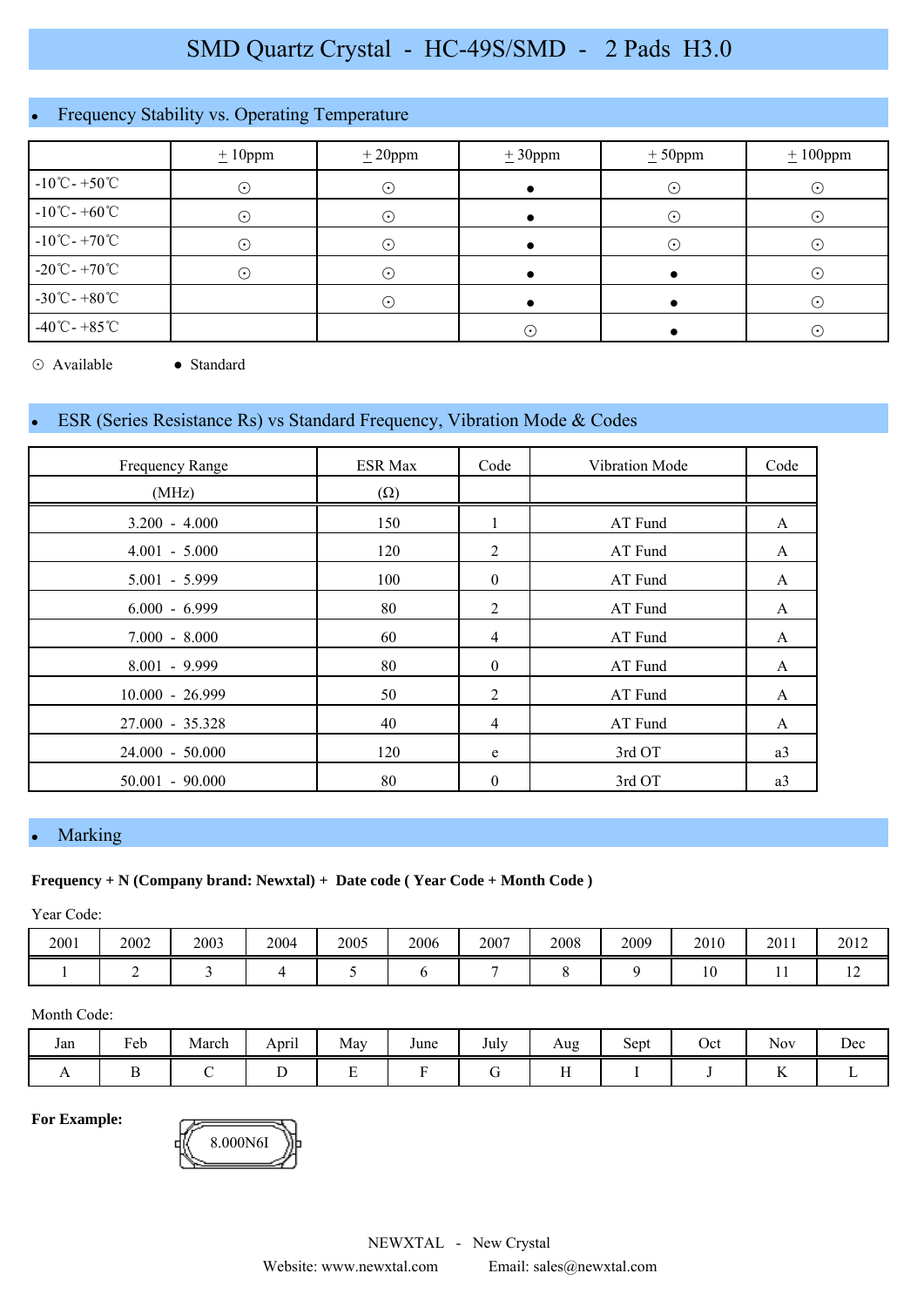# • Ordering Information

| Drive Level | Load<br>Capacitance | Operating<br>Temperature | Frequency<br>Tolerance | Frequency<br>Stability | <b>ESR</b>   | Type                           | Vibration<br>Mode | Frequency | Lead-free | Packing     |
|-------------|---------------------|--------------------------|------------------------|------------------------|--------------|--------------------------------|-------------------|-----------|-----------|-------------|
| $(\mu W)$   | (pF)                | $(\degree C)$            | (ppm)                  | (ppm)                  | $(\Omega)$   |                                |                   | (MHz)     |           |             |
|             | See Tables          |                          |                        |                        |              | H=HC49S/SMD<br>2 pads, $H=3.0$ | See Table         | xx.xxxM   | LF        | TR          |
| 100         | 20                  | $-20$ to $+70$           | $\pm 20$               | $\pm 30$               | 50           |                                | AT Fund           |           | Lead-free | Tape & reel |
| Α           | G                   | B                        | s                      | т                      | $\mathbf{2}$ | н                              | А                 |           | LF        | TR          |

#### **For Example: AGBST2HA-18.400MLF/TR**

#### Dimensions